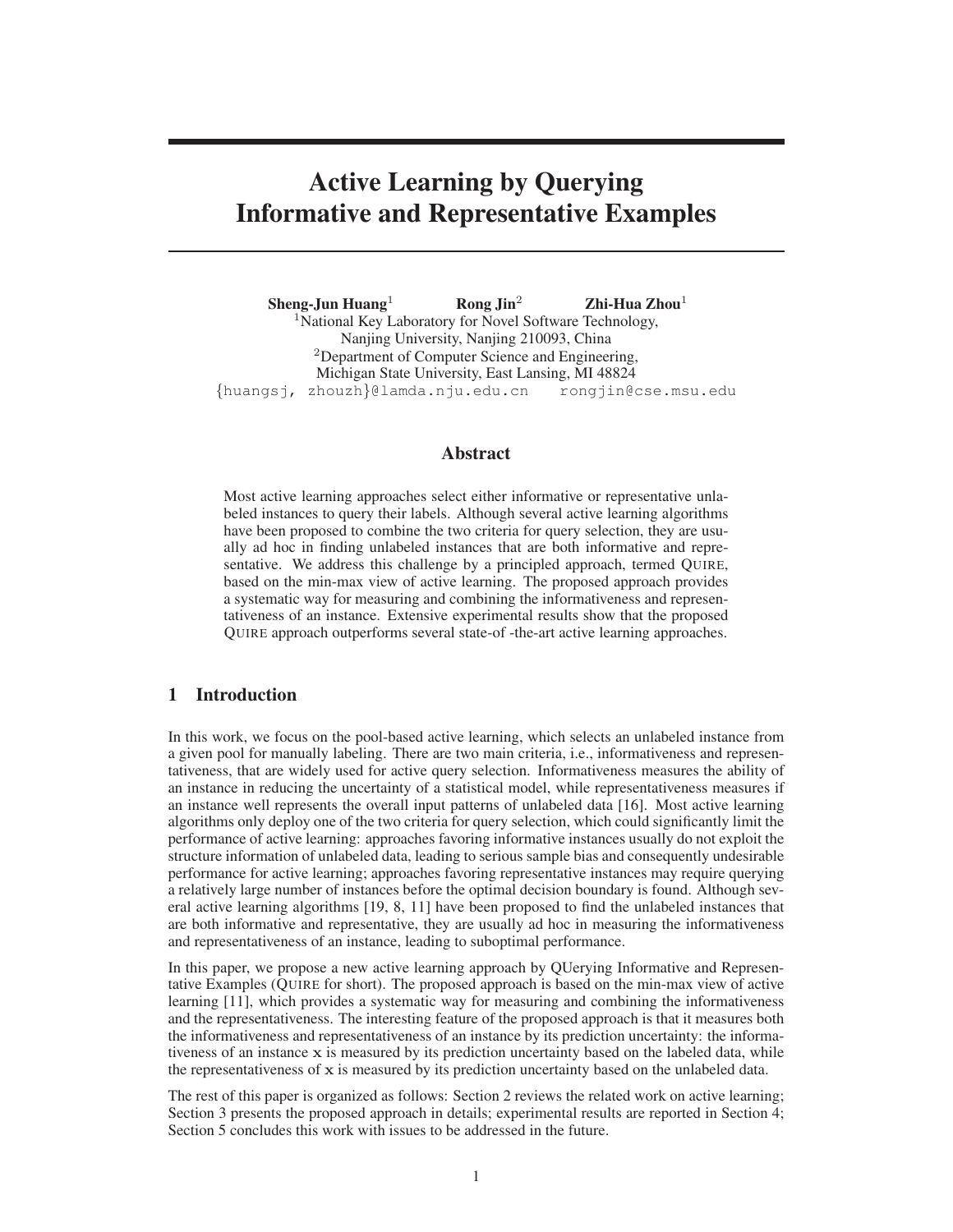

Figure 1: An illustrative example for selecting informative and representative instances

representative instances

informative instances

# **2 Related Work**

problem

Querying the most informative instances is probably the most popular approach for active learning. Exemplar approaches include query-by-committee [17, 6, 10], uncertainty sampling [13, 12, 18, 2] and optimal experimental design [9, 20]. The main weakness of these approaches is that they are unable to exploit the abundance of unlabeled data and the selection of query instances is solely determined by a small number of labeled examples, making it prone to sample bias. Another school of active learning is to select the instances that are most representative to the unlabeled data. These approaches aim to exploit the cluster structure of unlabeled data [14, 7], usually by a clustering method. The main weakness of these approaches is that their performance heavily depends on the quality of clustering results [7].

Several active learning algorithms tried to combine the informativeness measure with the representativeness measure for finding the optimal query instances. In [19], the authors propose a sampling algorithm that exploits both the cluster information and the classification margins of unlabeled instances. One limitation of this approach is that since clustering is only performed on the instances within the classification margin, it is unable to exploit the unlabeled instances outside the margin. In [8], Donmez et al. extended the active learning approach in [14] by dynamically balancing the uncertainty and the density of instances for query selection. This approach is ad hoc in combining the measure of informativeness and representativeness for query selection, leading to suboptimal performance.

Our work is based on the min-max view of active learning, which was first proposed in the study of batch mode active learning [11]. Unlike [11] which measures the representativeness of an instance by its similarity to the remaining unlabeled instances, our proposed measure of representativeness takes into account the cluster structure of unlabeled instances as well as the class assignments of the labeled examples, leading to a better selection of unlabeled instances for active learning.

# **3 QUIRE: QUery Informative and Representative Examples**

We start with a synthesized example that illustrates the importance of querying instances that are both informative and representative for active learning. Figure 1 (a) shows a binary classification problem with each class represented by a different legend. We examine three different active learning algorithms by allowing them to sequentially select 15 data points. Figure 1 (b) and (c) show the data points selected by an approach favoring informative instances (i.e., [18]) and by an approach favoring representative instances (i.e., [7]), respectively. As indicated by Figure 1 (b), due to the sample bias, the approach preferring informative instances tends to choose the data points close to the horizontal line, leading to incorrect decision boundaries. On the other hand, as indicated by Figure 1 (c), the approach preferring representative instances is able to identify the approximately correct decision boundary but with a slow convergence. Figure 1 (d) shows the data points selected by the proposed approach that favors data points that are both informative and representative. It is clear that the proposed algorithm is more efficient in finding the accurate decision boundary than the other two approaches.

We denote by  $\mathcal{D} = \{(\mathbf{x}_1, y_1), (\mathbf{x}_2, y_2), \cdots, (\mathbf{x}_{n_l}, y_{n_l}), \mathbf{x}_{n_l+1}, \cdots, \mathbf{x}_n\}$  the training data set that consists of  $n_l$  labeled instances and  $n_u = n - n_l$  unlabeled instances, where each instance  $\mathbf{x}_i = [x_{i1}, x_{i2}, \cdots, x_{id}]^\top$  is a vector of d dimension and  $y_i \in \{-1, +1\}$  is the class label of  $\mathbf{x}_i$ .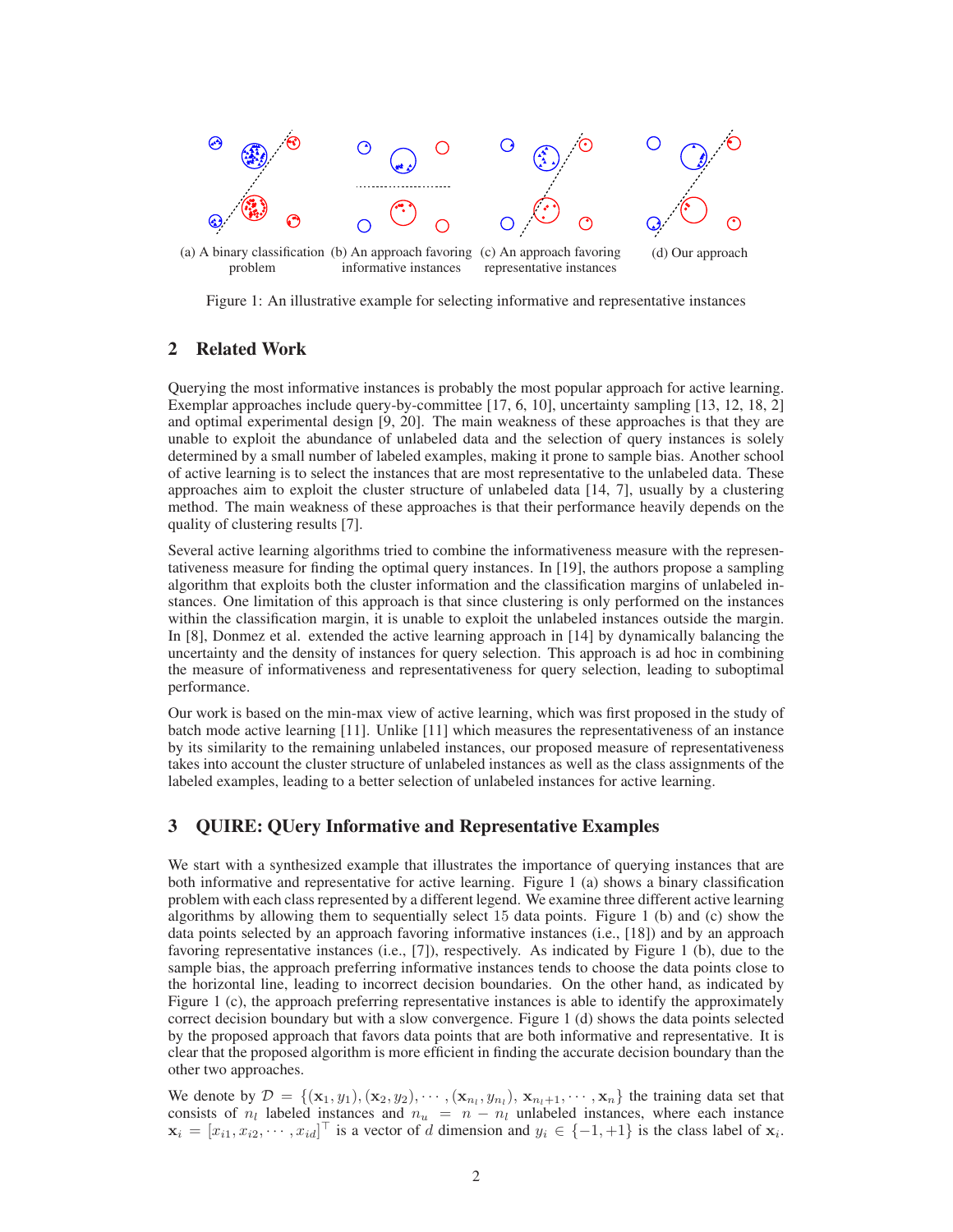Active learning selects one instance  $x_s$  from the pool of unlabeled data to query its class label. For convenience, we divide the data set  $D$  into three parts: the labeled data  $D_l$ , the currently selected instance  $x_s$ , and the rest of the unlabeled data  $\mathcal{D}_u$ . We also use  $\mathcal{D}_a = \mathcal{D}_u \cup \{x_s\}$  to represent all the unlabeled instances. We use  $y = [y_l, y_s, y_u]$  for the class label assignment of the entire data set, where  $y_l$ ,  $y_s$  and  $y_u$  are the class labels assigned to  $\mathcal{D}_l$ ,  $x_s$  and  $\mathcal{D}_u$ , respectively. Finally, we denote by  $y_a = [y_s, y_u]$  the class assignment for all the unlabeled instances.

#### **3.1 The Framework**

To motivate the proposed approach, we first re-examine the margin-based active learning from the viewpoint of min-max [11]. Let  $f^*$  be a classification model trained by the labeled examples, i.e.,

$$
f^* = \underset{f \in \mathcal{H}}{\arg \min} \frac{\lambda}{2} |f|_{\mathcal{H}}^2 + \sum_{i=1}^{n_l} \ell(y_i, f(\mathbf{x}_i)), \tag{1}
$$

where H is a reproducing kernel Hilbert space endowed with kernel function  $\kappa(\cdot, \cdot) : \mathbb{R}^d \times \mathbb{R}^d \to \mathbb{R}$ .  $\ell(z)$  is the loss function. Given the classifier  $f^*$ , the margin-based approach chooses the unlabeled instance closest to the decision boundary, i.e.,

$$
s^* = \underset{n_l < s \le n}{\arg \min} |f^*(\mathbf{x}_s)|. \tag{2}
$$

It is shown in the supplementary document that this criterion can be approximated by

s

$$
^* = \underset{n_1 < s \le n}{\arg \min} \mathcal{L}(\mathcal{D}_l, \mathbf{x}_s),\tag{3}
$$

where

$$
\mathcal{L}(\mathcal{D}_l, \mathbf{x}_s) = \max_{y_s = \pm 1} \min_{f \in \mathcal{H}} \frac{\lambda}{2} |f|_{\mathcal{H}}^2 + \sum_{i=1}^{n_l} \ell(y_i, f(\mathbf{x}_i)) + \ell(y_s, f(\mathbf{x}_s)).
$$
\n(4)

We can also write Eq. 3 in a minimax form

$$
\min_{n_l < s \le n} \max_{y_s = \pm 1} A(\mathcal{D}_l, \mathbf{x}_s),
$$

where

$$
A(\mathcal{D}_l, \mathbf{x}_s) = \min_{f \in \mathcal{H}} \frac{\lambda}{2} |f|_{\mathcal{H}}^2 + \sum_{i=1}^{n_l} \ell(y_i, f(\mathbf{x}_i)) + \ell(y_s, f(\mathbf{x}_s)).
$$

In this min-max view of active learning, it guarantees that the selected instance  $x_s$  will lead to a small value for the objective function regardless of its class label  $y_s$ . In order to select queries that are both informative and representative, we extend the evaluation function  $\mathcal{L}(\mathcal{D}_l, \mathbf{x}_s)$  to include all the unlabeled data. Hypothetically, if we know the class assignment  $y_u$  for the unselected unlabeled instances in  $\mathcal{D}_u$ , the evaluation function can be modified as

$$
\mathcal{L}(\mathcal{D}_l, \mathcal{D}_u, \mathbf{y}_u, \mathbf{x}_s) = \max_{y_s = \pm 1} \min_{f \in \mathcal{H}} \frac{\lambda}{2} |f|_{\mathcal{H}}^2 + \sum_{i=1}^n \ell(y_i, f(\mathbf{x}_i)).
$$
\n(5)

The problem is that the class assignment  $y_u$  is unknown. According to the manifold assumption [3], we expect that a good solution for  $y_u$  should result in a small value of  $\mathcal{L}(\mathcal{D}_l, \mathcal{D}_u, y_u, \mathbf{x}_s)$ . We therefore approximate the solution for  $y_u$  by minimizing  $\mathcal{L}(\mathcal{D}_l, \mathcal{D}_u, y_u, x_s)$ , which leads to the following evaluation function for query selection:

$$
\hat{\mathcal{L}}(\mathcal{D}_l, \mathcal{D}_u, \mathbf{x}_s) = \min_{\mathbf{y}_u \in \{\pm 1\}^{n_u - 1}} \mathcal{L}(\mathcal{D}_l, \mathcal{D}_u, \mathbf{y}_u, \mathbf{x}_s)
$$
\n
$$
= \min_{\mathbf{y}_u \in \{\pm 1\}^{n_u - 1}} \max_{y_s = \pm 1} \min_{f \in \mathcal{H}} \frac{\lambda}{2} |f|_{\mathcal{H}}^2 + \sum_{i=1}^n \ell(y_i, f(\mathbf{x}_i))
$$
\n(6)

## **3.2 The Solution**

For computational simplicity, for the rest of this work, we choose a quadratic loss function, i.e.,  $\ell(y, \hat{y}) = (y - \hat{y})^2/2^{1}$ . It is straightforward to show

$$
\min_{f \in \mathcal{H}} \frac{\lambda}{2} |f|_{\mathcal{H}}^2 + \frac{1}{2} \sum_{i=1}^n (y_i - f(\mathbf{x}_i))^2 = \frac{1}{2} \mathbf{y}^\top L \mathbf{y},
$$

<sup>1</sup>Although quadratic loss may not be ideal for classification, it does yield competitive classification results when compared to the other loss functions such as hinge loss [15].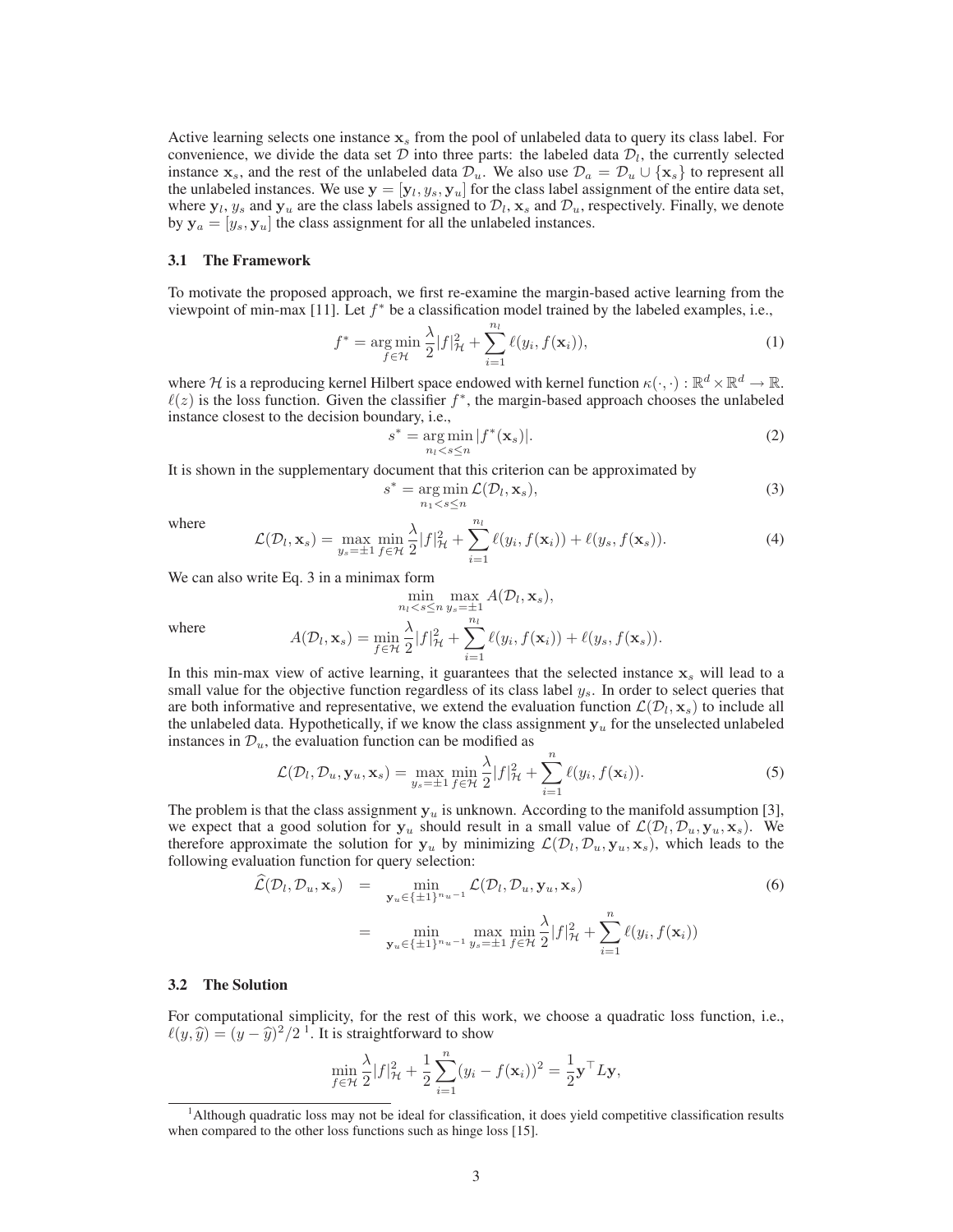where  $L = (K + \lambda I)^{-1}$  and  $K = [\kappa(\mathbf{x}_i, \mathbf{x}_j)]_{n \times n}$  is the kernel matrix of size  $n \times n$ . Thus, the evaluation function  $\mathcal{L}(\mathcal{D}_l, \mathcal{D}_u, \mathbf{x}_s)$  is simplified as

$$
\widehat{\mathcal{L}}(\mathcal{D}_l, \mathcal{D}_u, \mathbf{x}_s) = \min_{\mathbf{y}_u \in \{-1, +1\}^{n_u - 1}} \max_{y_s \in \{-1, +1\}} \mathbf{y}^\top L \mathbf{y}.\tag{7}
$$

Our goal is to efficiently compute the above quantity for each unlabeled instance. For the convenience of presentation, we refer to by subscript u the rows/columns in a matrix  $M$  for the unlabeled instances in  $\mathcal{D}_u$ , by subscript l the rows/columns in M for labeled instances in  $\mathcal{D}_l$ , and by subscript s the row/column in  $M$  for the selected instance. We also refer to by subscript  $\alpha$  the rows/columns in M for all the unlabeled instances (i.e.,  $\mathcal{D}_u \cup \{x_s\}$ ). Using these conventions, we rewrite the objective  $\mathbf{y}^\top L \mathbf{y}$  as

$$
\mathbf{y}^{\top} L \mathbf{y} = \mathbf{y}_l L_{l,l} \mathbf{y}_l + L_{s,s} + \mathbf{y}_u^T L_{u,u} \mathbf{y}_u + 2 \mathbf{y}_u^T (L_{u,l} \mathbf{y}_l + L_{u,s} y_s) + 2 y_s \mathbf{y}_l^{\top} L_{l,s}.
$$

Note that since the above objective function is concave (linear) in  $y_s$  and convex (quadratic) in  $y_u$ , we can switch the maximization of  $y_u$  with the minimization of  $y_s$  in (7). By relaxing  $y_u$  to continuous variables, the solution to  $\min_{\mathbf{y}_u} \mathbf{y}^\top L \mathbf{y}$  is given by

$$
\widehat{\mathbf{y}}_u = -L_{u,u}^{-1} (L_{u,l}\mathbf{y}_l + L_{u,s}y_s), \tag{8}
$$

leading to the following expression for the evaluation function  $\mathcal{L}(\mathcal{D}_l, \mathcal{D}_u, \mathbf{x}_s)$ :

$$
\hat{\mathcal{L}}(\mathcal{D}_{l}, \mathcal{D}_{u}, \mathbf{x}_{s}) = L_{s,s} + \mathbf{y}_{l}^{T} L_{l,l} \mathbf{y}_{l} + \max_{y_{s}} \{ 2y_{s} L_{s,l} \mathbf{y}_{l} - (L_{u,l} \mathbf{y}_{l} + L_{u,s} y_{s})^{T} L_{u,u}^{-1} (L_{u,l} \mathbf{y}_{l} + L_{u,s} y_{s}) \} \times L_{s,s} - \frac{\det(L_{a,a})}{L_{s,s}} + 2 |(L_{s,l} - L_{s,u} L_{u,u}^{-1} L_{u,l}) \mathbf{y}_{l}|,
$$
\n(9)

where the last step follows the relation

$$
\det\left(\begin{bmatrix} A_{11} & A_{12} \\ A_{21} & A_{22} \end{bmatrix}\right) = \det(A_{22}) \det\left(A_{11} - A_{12}A_{22}^{-1}A_{21}\right).
$$

Note that although  $y_u$  is relaxed to real numbers, according to our empirical studies, we find that in most cases,  $y_u$  falls between  $-1$  and  $+1$ .

**Remark**. The evaluation function  $\mathcal{L}(\mathcal{D}_l, \mathcal{D}_u, \mathbf{x}_s)$  essentially consists of two components:  $L_{s,s}$  −  $\det(L_{a,a})/L_{s,s}$  and  $|(L_{s,l} - L_{s,u}L_{u,u}^{-1}L_{u,l})\mathbf{y}_l|$ . Minimizing the first component is equivalent to minimizing  $L_{s,s}$  because  $L_{a,a}$  is independent from the selected instance  $\mathbf{x}_s$ . Since  $L = (K + \lambda I)^{-1}$ , we have

$$
L_{s,s} = \left[K_{s,s} - (K_{s,l}, K_{s,u}) \begin{pmatrix} K_{l,l} & K_{l,u} \\ K_{u,l} & K_{u,u} \end{pmatrix} \begin{pmatrix} K_{l,s} \\ K_{u,s} \end{pmatrix}\right]^{-1}
$$
  

$$
\approx \frac{1}{K_{s,s}} \left[1 + \frac{1}{K_{s,s}} (K_{s,l}, K_{s,u}) \begin{pmatrix} K_{l,l} & K_{l,u} \\ K_{u,l} & K_{u,u} \end{pmatrix} \begin{pmatrix} K_{l,s} \\ K_{u,s} \end{pmatrix}\right].
$$

Therefore, to choose an instance with small  $L_{s,s}$ , we select the instance with large self-similarity  $K_{s,s}$ . When self-similarity  $K_{s,s}$  is a constant, this term will not affect query selection.

To analyze the effect of the second component, we approximate it as:

$$
2\left| \left( L_{s,l} - L_{s,u} L_{u,u}^{-1} L_{u,l} \right) \mathbf{y}_l \right| \approx 2\left| L_{s,l} \mathbf{y}_l \right| + 2\left| L_{s,u} L_{u,u}^{-1} L_{u,l} \mathbf{y}_l \right|
$$
  

$$
\approx 2|L_{s,l} \mathbf{y}_l| + 2|L_{s,u} \widehat{\mathbf{y}}_u|.
$$
 (10)

The first term in the above approximation measures the confidence in predicting  $x_s$  using only labeled data, which corresponds to the *informativeness* of  $x_s$ . The second term measures the prediction confidence using only the predicted labels of the unlabeled data, which can be viewed as the measure of *representativeness*. This is because when  $x<sub>s</sub>$  is a representative instance, it is expected to share a large similarity with many of the unlabeled instances in the pool. As a result, the prediction for  $x_s$  by the unlabeled data in  $\mathcal{D}_u$  is decided by the average of their assigned class labels  $\hat{y}_u$ . If we assume that the classes are evenly distributed over the unlabeled data, we should expect a low confidence in predicting the class label for  $x<sub>s</sub>$  by unlabeled data. It is important to note that unlike the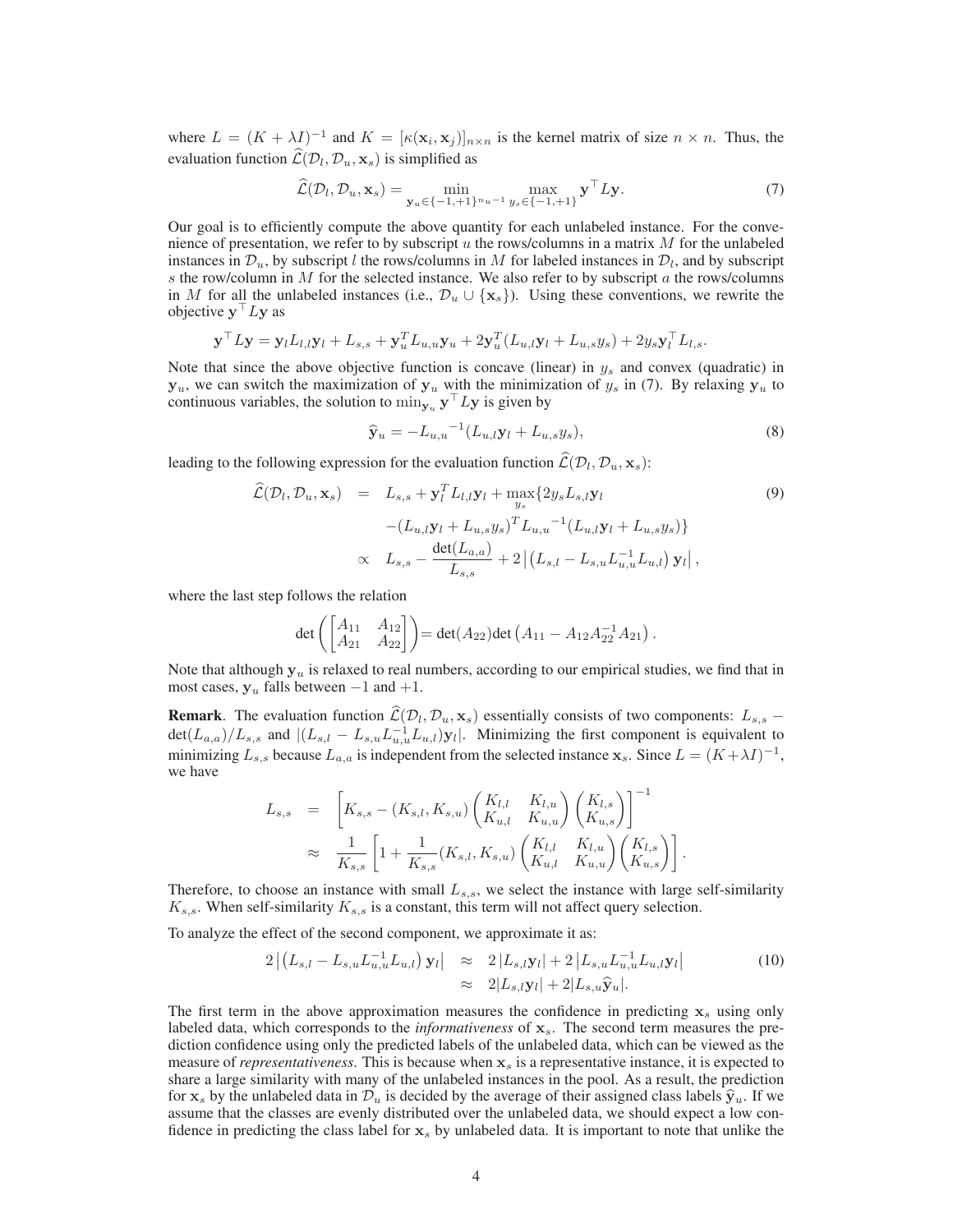## **Algorithm 1** The QUIRE Algorithm

**Input:**  $D: A$  data set of n instances **Initialize:**  $\mathcal{D}_l = \varnothing$ ;  $n_l = 0$  % no labeled data is available at the very beginning  $\mathcal{D}_u = \mathcal{D}$ ;  $n_u = n$  % the pool of unlabeled data Calculate K **repeat** Calculate  $L_{a,a}^{-1}$  using Proposition 2 and  $det(L_{a,a})$ **for**  $s = 1$  **to**  $n_u$  **do** Calculate  $\overline{L}_{uu}^{-1}$  according to Theorem 1 Calculate  $\mathcal{L}(\mathcal{D}_l, \mathcal{D}_u, \mathbf{x}_s)$  using Eq. 9 **end for** Select the  $\mathbf{x}_{s^*}$  with the smallest  $\mathcal{L}(\mathcal{D}_l, \mathcal{D}_u, \mathbf{x}_{s^*})$  and query its label  $y_{s^*}$  $\mathcal{D}_l = \mathcal{D}_l \cup (\mathbf{x}_{s^*}, y_{s^*}); \mathcal{D}_u = \mathcal{D}_u \setminus \mathbf{x}_{s^*}$ **until** the number of queries or the required accuracy is reached

existing work that measures the representativeness only by the cluster structure of unlabeled data, our proposed measure of representativeness depends on  $\hat{y}_u$ , which essentially combines the cluster structure of unlabeled data with the class assignments of labeled data. Given high-dimensional data, there could be many possible cluster structures that are consistent with the unlabeled data and it is unclear which one is consistent with the target classification problem. It is therefore critical to take into account the label information when exploiting the cluster structure of unlabeled data.

#### **3.3 Efficient Algorithm**

Computing the evaluation function  $\hat{\mathcal{L}}(\mathcal{D}_l, \mathcal{D}_u, \mathbf{x}_s)$  in Eq. 9 requires computing  $L_{u,u}^{-1}$  for every unlabeled instance  $x<sub>s</sub>$ , leading to high computational cost when the number of unlabeled instances is very large. The theorem below allows us to improve the computational efficiency dramatically.

**Theorem 1.** *Let*

**Theorem 1.** Let  
\n
$$
L_{a,a}^{-1} = \begin{pmatrix} L_{s,s} & L_{s,u} \\ L_{u,s} & L_{u,u} \end{pmatrix}^{-1} = \begin{pmatrix} a & -\mathbf{b}^{\top} \\ -\mathbf{b} & D \end{pmatrix}.
$$
\nWe have\n
$$
L_{u,u}^{-1} = D - \frac{1}{a} \mathbf{b} \mathbf{b}^{\top}.
$$

The proof can be found in the supplementary document. As indicated by Theorem 1, we only need to compute  $L_{a,a}^{-1}$  once; for each  $\mathbf{x}_s$ , its  $L_{u,u}^{-1}$  can be computed directly from  $L_{a,a}^{-1}$ . The following proposition allows us to simplify the computation for  $L_{a,a}^{-1}$ .

# **Proposition 2.**  $L_{a,a}^{-1} = (\lambda I_a + K_{a,a}) - K_{a,l}(\lambda I_l + K_{l,l})^{-1}K_{l,a}$

Proposition 2 follows directly from the inverse of a block matrix. As indicated by Proposition 2, we only need to compute  $(\lambda I + K_{l,l})^{-1}$ . Given that the number of labeled examples is relatively small compared to the size of unlabeled data, the computation of  $L_{a,a}^{-1}$  is in general efficient. The pseudo-code of QUIRE is summarized in Algorithm 1. Excluding the time for computing the kernel matrix, the computational complexity of our algorithm is just  $O(n_u)$ .

# **4 Experiments**

We compare QUIRE with the following five baseline approaches: (1) RANDOM: randomly select query instances, (2) MARGIN: margin-based active learning [18], a representative approach which selects informative instances, (3) CLUSTER: hierarchical-clustering-based active learning [7], a representative approach that chooses representative instances, (4) IDE: active learning that selects informative and diverse examples [11], and (5) DUAL: a dual strategy for active learning that exploits both informativeness and representativeness for query selection. Note that the original algorithm in [11] is designed for batch mode active learning. We turn it into an active learning algorithm that selects a single instance in each iteration by setting the parameter  $k = 1$ .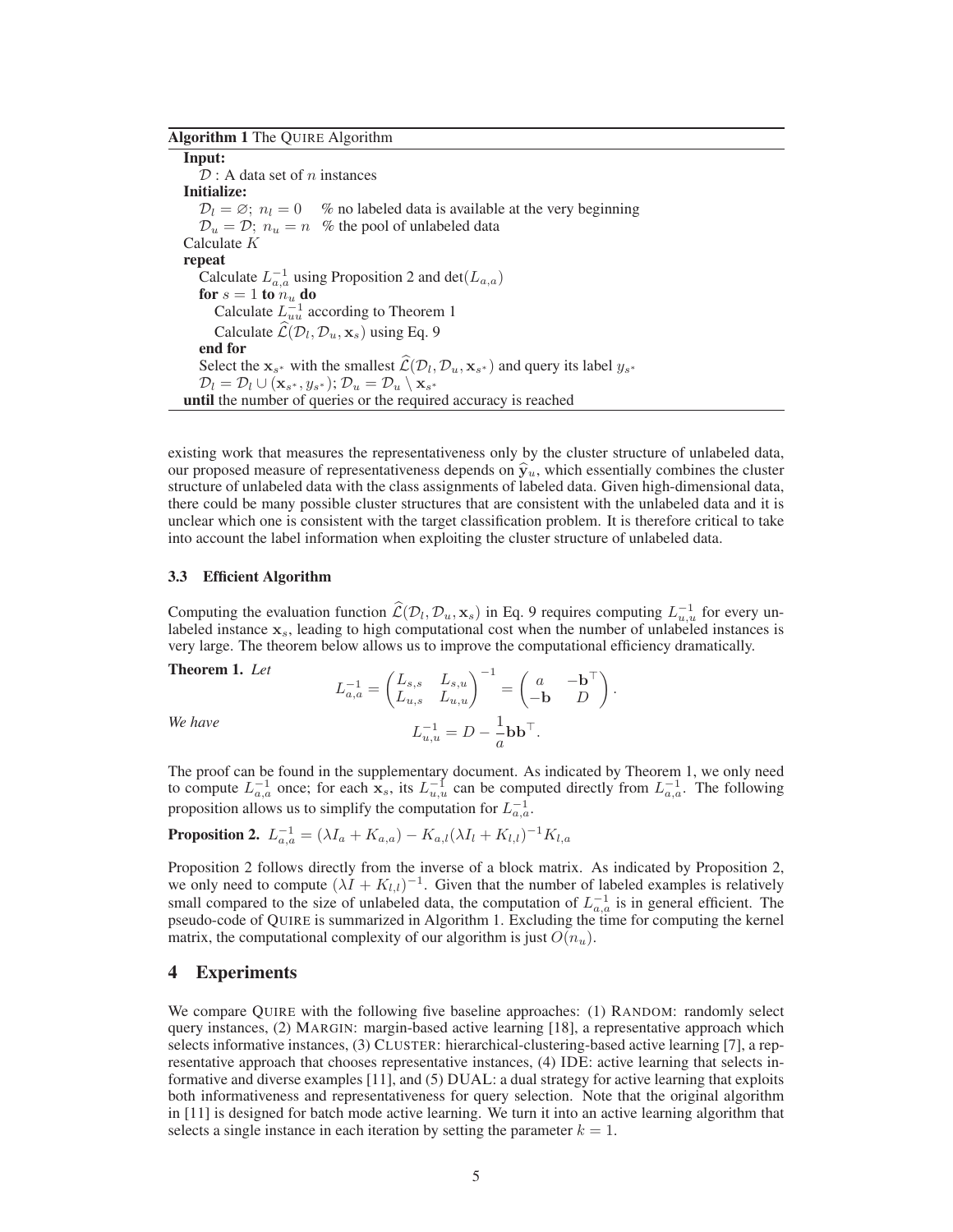

Figure 2: Comparison on classification accuracy

Twelve data sets are used in our study and their statistics are shown in the supplementary document. *Digit1* and *g241n* are benchmark data sets for semi-supervised learning [5]; *austria*, *isolet*, *titato*, *vechicle*, and *wdbc* are UCI data sets [1]; *letter* is a multi-class data set [1] from which we select five pairs of letters that are relatively difficult to distinguish, i.e., *D vs P*, *E vs F*, *I vs J*, *M vs N*, *U vs V*, and construct a binary class data set for each pair. Each data set is randomly divided into two parts of equal size, with one part as the test data and the other part as the unlabeled data that is used for active learning. We assume that no labeled data is available at the very beginning of active learning. For MARGIN, IDE and DUAL, instances are randomly selected when no classification model is available, which only takes place at the beginning. In each iteration, an unlabeled instance is first selected to solicit its class label and the classification model is then retrained using additional labeled instance. We evaluate the classification model by its performance on the holdout test data. Both classification accuracy and Area Under ROC curve (AUC) are used for evaluation metrics. For every data set, we run the experiment for ten times, each with a random partition of the data set. We also conduct experiments with a few initially labeled examples and have similar observation. Due to the space limit, we put in the supplementary document the experimental results with a few initially labeled examples. In all the experiments, the parameter  $\lambda$  is set to 1 and a RBF kernel with default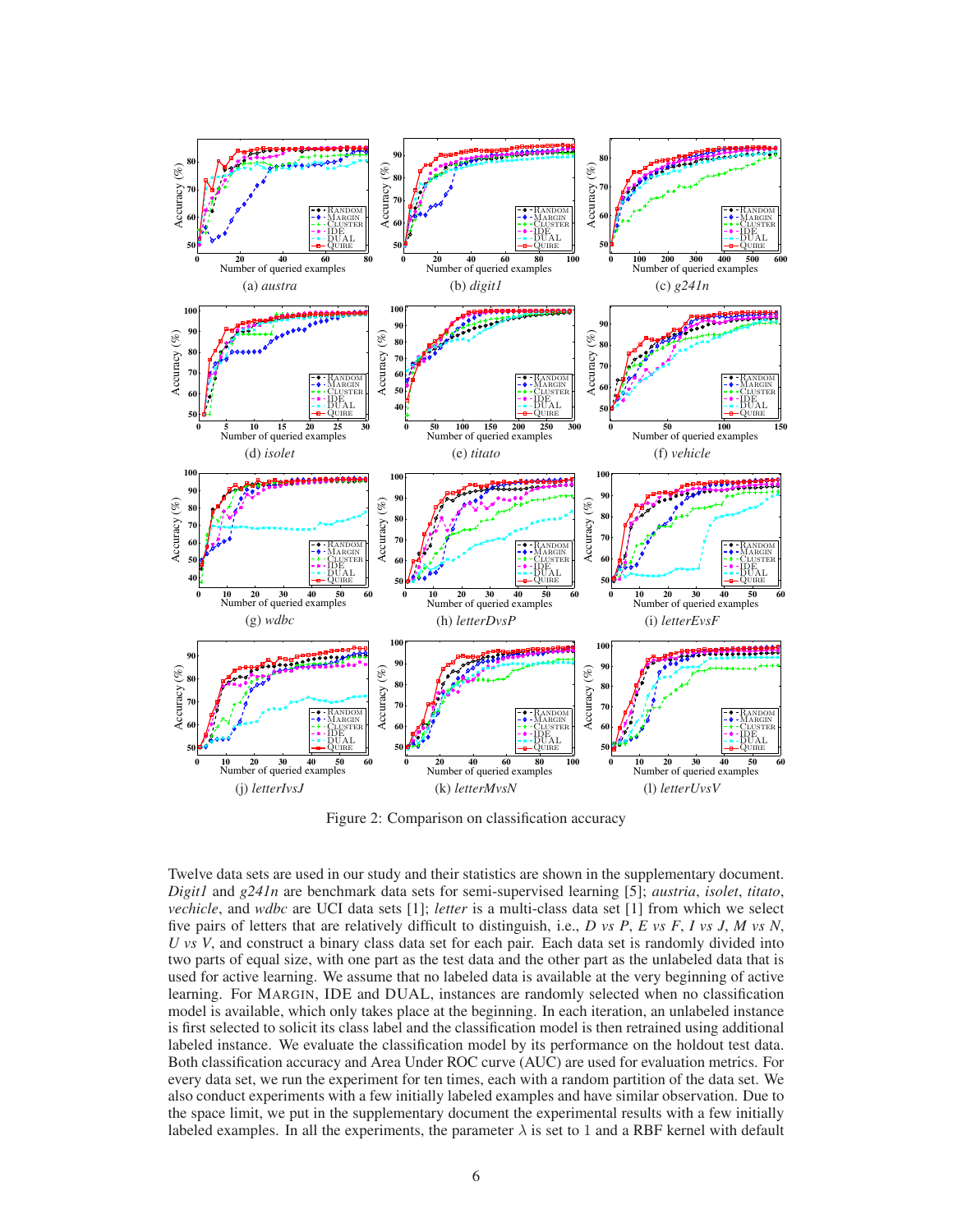| Data              | Algorithms     | Number of queries (percentage of the unlabeled data) |                   |                   |                   |                   |                   |                   |  |
|-------------------|----------------|------------------------------------------------------|-------------------|-------------------|-------------------|-------------------|-------------------|-------------------|--|
|                   |                | $5\%$                                                | 10%               | 20%               | 30%               | $40\%$            | 50%               | 80%               |  |
| austra            | RANDOM         | $.868 {\pm} .027$                                    | $.894 {\pm} .022$ | $.897 \pm .023$   | $.901 {\pm} .022$ | $.909 {\pm} .015$ | $.909 {\pm} .012$ | $.917 {\pm} .011$ |  |
|                   | <b>MARGIN</b>  | $.751 \pm .137$                                      | $.838{\pm}.119$   | $.885 {\pm} .043$ | $.909 {\pm} .010$ | $.911 {\pm} .012$ | $.914 {\pm} .009$ | $.915 {\pm} .008$ |  |
|                   | CLUSTER        | $.877 {\pm} .045$                                    | $.888 {\pm} .029$ | $.894 {\pm} .015$ | $.896 \pm .015$   | $.903 \pm .014$   | $.907 {\pm} .015$ | $.913 {\pm} .011$ |  |
|                   | IDE            | $.858 {\pm} .101$                                    | $.885 {\pm} .058$ | $.902 {\pm} .012$ | $.912 {\pm} .008$ | $.913 {\pm} .009$ | $.914 {\pm} .007$ | $.916 {\pm} .007$ |  |
|                   | DUAL           | $.866 {\pm} .037$                                    | $.878 {\pm} .036$ | $.875 \pm .018$   | $.876 \pm .016$   | $.879 \pm .013$   | $.881 \pm .013$   | $.904 \pm .008$   |  |
|                   | Quire          | $.887 {\pm} .014$                                    | $.901 {\pm} .010$ | $.906 {\pm} .016$ | $.912 {\pm} .009$ | $.914 {\pm} .009$ | $.915 {\pm} .007$ | $.916 {\pm} .007$ |  |
| digit1            | RANDOM         | .945±.009                                            | $.969 \pm .006$   | $.979 \pm .005$   | .984±.003         | $.985 \pm .003$   | $.988 \pm .003$   | $.991 \pm .002$   |  |
|                   | <b>MARGIN</b>  | $.941 {\pm} .028$                                    | $.972 \pm .009$   | $.989 {\pm} .002$ | $.992 \pm .002$   | $.992 {\pm} .002$ | $.992 {\pm} .002$ | $.992 {\pm} .002$ |  |
|                   | CLUSTER        | .938±.035                                            | .952±.018         | $.963 \pm .019$   | .974±.011         | $.985 \pm .002$   | $.988 \pm .003$   | $.992 {\pm} .002$ |  |
|                   | IDE            | .954±.011                                            | $.973 {\pm} .007$ | $.987 \pm .002$   | $.991 {\pm} .002$ | $.992 {\pm} .002$ | $.992 {\pm} .002$ | $.992 {\pm} .002$ |  |
|                   | DUAL           | $.929 \pm .014$                                      | $.953 \pm .009$   | $.975 \pm .004$   | $.982 \pm .005$   | $.985 \pm .003$   | $.987 \pm .003$   | $.991 \pm .002$   |  |
|                   | Quire          | $.976 {\pm} .006$                                    | $.986 {\pm} .003$ | .990 $\pm .002$   | $.992 \pm .002$   | $.992 {\pm} .002$ | $.992 {\pm} .002$ | $.992 {\pm} .002$ |  |
| g241n             | RANDOM         | $.713 {\pm} .040$                                    | $.769 \pm .021$   | $.822 \pm .018$   | $.854 \pm .016$   | $.873 \pm .015$   | $.886 {\pm} .012$ | $.906 \pm .014$   |  |
|                   | MARGIN         | $.700 \pm .057$                                      | $.751 \pm .048$   | $.830 \pm .022$   | $.864 \pm .019$   | $.896 {\pm} .012$ | $.911 {\pm} .008$ | $.918 {\pm} .008$ |  |
|                   | CLUSTER        | .720±.038                                            | .770 $\pm$ .024   | $.815 \pm .018$   | $.835 \pm .021$   | $.860 {\pm} .022$ | $.880 \pm .013$   | $.909 {\pm} .009$ |  |
|                   | IDE            | $.727 \pm .030$                                      | $.786 \pm .029$   | $.840 {\pm} .017$ | $.866 \pm .016$   | $.883 \pm .013$   | .899±.011         | $.916 {\pm} .010$ |  |
|                   | DUAL           | $.722 \pm .040$                                      | $.751 \pm .019$   | $.822 \pm .011$   | $.838 \pm .022$   | $.865 \pm .016$   | $.881 \pm .012$   | $.912 \pm .007$   |  |
|                   | Quire          | $.757 {\pm} .035$                                    | $.825 {\pm} .019$ | $.857 {\pm} .020$ | $.884 {\pm} .013$ | $.900 {\pm} .009$ | $.912 {\pm} .006$ | $.920 {\pm} .009$ |  |
| isolet            | RANDOM         | $.995 {\pm} .006$                                    | $.998 {\pm} .002$ | .999 $\pm .001$   | $1.00 \pm .000$   | $1.00 \pm .000$   | $1.00 \pm .000$   | $1.00 \pm .000$   |  |
|                   | <b>MARGIN</b>  | $.965 {\pm} .052$                                    | .999 $\pm .001$   | $1.00 + .000$     | $1.00 \pm .000$   | $1.00 \pm .000$   | $1.00 \pm .000$   | $1.00 \pm .000$   |  |
|                   | <b>CLUSTER</b> | $.998 {\pm} .002$                                    | $.999 {\pm} .002$ | $1.00 \pm .000$   | $1.00 \pm .000$   | $1.00 \pm .000$   | $1.00 \pm .000$   | $1.00 \pm .000$   |  |
|                   | IDE            | $.998 {\pm} .003$                                    | $.999 {\pm} .002$ | $.999 {\pm} .001$ | $1.00 \pm .001$   | $1.00 \pm .000$   | $1.00 \pm .000$   | $1.00 \pm .000$   |  |
|                   | DUAL           | $.993 {\pm} .008$                                    | .999 $\pm .001$   | $.999 \pm .001$   | $1.00 \pm .000$   | $1.00 \pm .001$   | $1.00 \pm .000$   | $1.00 \pm .000$   |  |
|                   | Quire          | $.997 {\pm} .002$                                    | .999 $\pm .001$   | $.999 \pm .001$   | $1.00 \pm .000$   | $1.00 \pm .001$   | $1.00 + .000$     | $1.00 \pm .000$   |  |
| titato            | RANDOM         | $.762 {\pm} .033$                                    | $.861 \pm .031$   | .954±.023         | $.979 \pm .011$   | $.991 \pm .007$   | $.997 \pm .004$   | $1.00 \pm .000$   |  |
|                   | <b>MARGIN</b>  | $.645 {\pm} .096$                                    | $.753 \pm .078$   | .946±.043         | $.998 \pm .001$   | $1.00 + .000$     | $1.00 \pm .000$   | $1.00 \pm .000$   |  |
|                   | CLUSTER        | $.717 {\pm} .087$                                    | $.806 \pm .054$   | .908±.031         | .971±.021         | .989±.010         | .997±.003         | $1.00 \pm .000$   |  |
|                   | <b>IDE</b>     | $.735 {\pm} .040$                                    | $.906 {\pm} .029$ | $.996 {\pm} .003$ | .999 $\pm$ .001   | $1.00 \pm .001$   | $1.00 \pm .000$   | $1.00 + .000$     |  |
|                   | DUAL           | $.708 \pm .069$                                      | $.782 {\pm} .064$ | $.900 {\pm} .027$ | $.981 \pm .012$   | .995±.006         | $.999 \pm .001$   | $1.00 + .000$     |  |
|                   | QUIRE          | $.736 {\pm} .037$                                    | $.861 \pm .025$   | .991±.004         | $.999 \pm .001$   | $1.00 \pm .000$   | $1.00 \pm .000$   | $1.00 \pm .000$   |  |
| vehicle           | RANDOM         | $.818 {\pm} .064$                                    | $.864 {\pm} .039$ | $.925 \pm .032$   | $.949 \pm .026$   | $.968 \pm .016$   | .975±.013         | .989±.006         |  |
|                   | <b>MARGIN</b>  | $.693 {\pm} .078$                                    | $.828 \pm .077$   | $.883 {\pm} .105$ | $.981 {\pm} .014$ | $.993 {\pm} .005$ | .993 $\pm.005$    | .992 $\pm .005$   |  |
|                   | <b>CLUSTER</b> | $.771 {\pm} .088$                                    | $.845 \pm .056$   | $.927 \pm .022$   | $.955 \pm .018$   | $.973 \pm .010$   | .978±.011         | .992 $\pm.006$    |  |
|                   | IDE            | $.731 {\pm} .141$                                    | $.849 {\pm} .106$ | $.878 \pm .093$   | $.957 + .037$     | $.977 + .010$     | $.985 \pm .009$   | .991 $\pm$ .006   |  |
|                   | DUAL           | $.680 \pm .074$                                      | $.706 \pm .114$   | $.817 \pm .061$   | $.875 \pm .035$   | $.908 {\pm} .035$ | $.947 \pm .035$   | $.980 {\pm} .016$ |  |
|                   | QUIRE          | $.750 {\pm} .137$                                    | $.912 {\pm} .024$ | $.956 {\pm} .025$ | $.985 {\pm} .007$ | .989±.006         | $.991 \pm .005$   | $.992 \pm .005$   |  |
| wdbc              | RANDOM         | $.984 {\pm} .006$                                    | .986±.005         | .990±.004         | .991±.004         | $.991 \pm .004$   | .991±.004         | $.993 {\pm} .003$ |  |
|                   | MARGIN         | $.967 {\pm} .038$                                    | .990 $\pm .002$   | $.993 {\pm} .003$ | .993 $\pm .003$   | .993 $\pm.003$    | .993 $\pm .003$   | $.993 {\pm} .003$ |  |
|                   | CLUSTER        | $.981 {\pm} .007$                                    | $.987 {\pm} .004$ | $.991 {\pm} .003$ | $.992 \pm .003$   | .992 $\pm.003$    | $.993 {\pm} .003$ | $.993 {\pm} .003$ |  |
|                   | IDE            | $.983 {\pm} .006$                                    | $.984 {\pm} .008$ | $.990 \pm .004$   | $.992 \pm .003$   | $.993 \pm .003$   | $.993 \pm .003$   | .993 $\pm$ .003   |  |
|                   | DUAL           | $.955 \pm .025$                                      | $.964 {\pm} .016$ | $.972 \pm .015$   | $.988 {\pm} .009$ | .992 $\pm.003$    | $.992 \pm .003$   | .992±.004         |  |
|                   | Quire          | $.985 {\pm} .006$                                    | .990 $\pm .004$   | $.993 {\pm} .003$ | $.993 {\pm} .003$ | $.993 {\pm} .003$ | $.993 {\pm} .003$ | $.993 {\pm} .003$ |  |
| <i>letterDvsP</i> | RANDOM         | .990±.004                                            | .995±.002         | $.997 \pm .002$   | $.998 \pm .001$   | $.998 \pm .001$   | $.998 \pm .001$   | $.999 {\pm} .001$ |  |
|                   | MARGIN         | .994±.005                                            | .999 $\pm .001$   | .999 $\pm.000$    | .999 $\pm .001$   | $.999 {\pm} .001$ | .999 $\pm .001$   | .999 $\pm .001$   |  |
|                   | <b>CLUSTER</b> | $.988 {\pm} .008$                                    | .995±.004         | .997±.002         | $.998 \pm .001$   | .999±.001         | .999 $\pm .001$   | .999 $\pm .001$   |  |
|                   | IDE            | $.992 \pm .006$                                      | .997±.002         | $.998 \pm .001$   | $.999 \pm .001$   | .999±.001         | $.999 \pm .001$   | .999±.001         |  |
|                   | DUAL           | .978±.005                                            | $.986 \pm .001$   | .988±.004         | .990±.004         | $.996 \pm .001$   | .998±.001         | .999±.001         |  |
|                   | QUIRE          | .998 $\pm .001$                                      | $.999 \pm .001$   | .999 $\pm .001$   | $.999 {\pm} .001$ | .999 $\pm .001$   | .999 $\pm .001$   | .999 $\pm .001$   |  |
| letterEvsF        | RANDOM         | $.977 {\pm} .020$                                    | $.988 \pm .009$   | $.994 \pm .002$   | .997±.002         | $.998 \pm .001$   | $.999 \pm .001$   | $1.00 \pm .000$   |  |
|                   | MARGIN         | $.987 {\pm} .008$                                    | .999 $\pm .001$   | $1.00 \pm .000$   | $1.00 \pm .000$   | $1.00 \pm .000$   | $1.00 \pm .000$   | $1.00 \pm .000$   |  |
|                   | <b>CLUSTER</b> | $.975 {\pm} .016$                                    | .991±.003         | $.997 \pm .004$   | $.999 \pm .001$   | $1.00 + .000$     | $1.00 + .000$     | $1.00 \pm .000$   |  |
|                   | IDE            | .977±.014                                            | $.995 \pm .003$   | $.999 \pm .000$   | $.999 \pm .000$   | .999±.000         | $1.00 \pm .000$   | $1.00 \pm .000$   |  |
|                   | DUAL           | .976±.011                                            | .993±.003         | .996±.002         | .996±.002         | .996±.002         | .998±.001         | $1.00 \pm .000$   |  |
|                   | Quire          | $.988 {\pm} .009$                                    | .999 $\pm .000$   | $1.00 \pm .000$   | $1.00 \pm .000$   | $1.00 \pm .000$   | $1.00 \pm .000$   | $1.00 \pm .000$   |  |
| letterIvsJ        | RANDOM         | $.943 {\pm} .025$                                    | $.966 {\pm} .017$ | $.980 \pm .004$   | $.983 \pm .005$   | $.985 \pm .005$   | $.987 + .004$     | $.990 {\pm} .004$ |  |
|                   | <b>MARGIN</b>  | $.882 {\pm} .096$                                    | $.960 {\pm} .027$ | $.986 {\pm} .005$ | .989 $\pm.006$    | .991 $\pm$ .004   | $.991 {\pm} .004$ | $.991 {\pm} .004$ |  |
|                   | <b>CLUSTER</b> | $.952 \pm .022$                                      | $.961 {\pm} .017$ | $.976 \pm .008$   | $.985 {\pm} .007$ | $.987 \pm .006$   | $.989 \pm .005$   | $.991 \pm .004$   |  |
|                   | IDE            | $.934 {\pm} .030$                                    | $.969 {\pm} .011$ | $.979 \pm .006$   | $.980 \pm .006$   | $.982 \pm .008$   | $.985 \pm .005$   | $.990 {\pm} .004$ |  |
|                   | <b>DUAL</b>    | $.819 \pm .120$                                      | $.897 \pm .058$   | .934±.030         | .954±.017         | .959±.014         | .953±.015         | .988±.004         |  |
|                   | QUIRE          | $.951 {\pm} .023$                                    | $.963 {\pm} .013$ | $.976 \pm .011$   | $.989 {\pm} .010$ | .991 $\pm$ .004   | $.991 {\pm} .004$ | $.991 {\pm} .004$ |  |
| letterMvsN        | RANDOM         | $.977 {\pm} .010$                                    | $.992 \pm .002$   | $.994 \pm .003$   | $.996 \pm .002$   | $.997 \pm .001$   | $.997 \pm .001$   | .998 $\pm .001$   |  |
|                   | <b>MARGIN</b>  | $.964 {\pm} .040$                                    | $.991 \pm .014$   | .999 $\pm.000$    | .999 $\pm .000$   | .999 $\pm .000$   | .999 $\pm .000$   | $.999 {\pm} .000$ |  |
|                   | <b>CLUSTER</b> | $.971 \pm .017$                                      | $.986 \pm .009$   | $.994 \pm .003$   | $.997 \pm .002$   | $.998 \pm .001$   | $.998 \pm .001$   | $.999 {\pm} .000$ |  |
|                   | IDE            | $.969 \pm .017$                                      | $.988 \pm .007$   | $.997 \pm .002$   | $.998 \pm .001$   | $.998 \pm .001$   | $.998 \pm .001$   | $.999 {\pm} .000$ |  |
|                   | DUAL           | $.950 \pm .025$                                      | $.972 \pm .011$   | .974±.007         | $.980 \pm .008$   | $.983 \pm .007$   | $.983 \pm .007$   | .998±.001         |  |
|                   | QUIRE          | $.986 {\pm} .007$                                    | $.996 {\pm} .003$ | $.998 {\pm} .001$ | $.999 {\pm} .000$ | .999 $\pm$ .000   | $.999 {\pm} .000$ | $.999 {\pm} .000$ |  |
| letterUvsV        | RANDOM         | $.992 \pm .005$                                      | $.996 \pm .004$   | $.998 \pm .001$   | $.999 \pm .000$   | $1.00 \pm .000$   | $1.00 \pm .000$   | $1.00 \pm .000$   |  |
|                   | <b>MARGIN</b>  | $.998 {\pm} .002$                                    | $1.00 \pm .000$   | $1.00 \pm .000$   | $1.00 \pm .000$   | $1.00 \pm .000$   | $1.00 \pm .000$   | $1.00 + .000$     |  |
|                   | <b>CLUSTER</b> | $.990 \pm .008$                                      | $.996 {\pm} .009$ | $1.00 \pm .000$   | $1.00 \pm .000$   | $1.00 \pm .000$   | $1.00 \pm .000$   | $1.00 \pm .000$   |  |
|                   | IDE            | $.995 \pm .004$                                      | .999 $\pm$ .001   | $1.00 \pm .000$   | $1.00 \pm .000$   | $1.00 + .000$     | $1.00 \pm .000$   | $1.00 \pm .000$   |  |
|                   | DUAL           | $.983 \pm .014$                                      | $.986 \pm .008$   | $.990 \pm .008$   | $.991 \pm .008$   | $.993 \pm .007$   | .995±.005         | $.999 \pm .000$   |  |
|                   | Quire          | $.999 \pm .001$                                      | $1.00 \pm .000$   | $1.00 \pm .000$   | $1.00 + .000$     | $1.00 \pm .000$   | $1.00 \pm .000$   | $1.00 \pm .000$   |  |

Table 1: Comparison on AUC values (mean  $\pm$  std). The best performance and its comparable performances based on paired t-tests at 95% significance level are highlighted in boldface.

parameters is used (performances with linear kernel are not as stable as that with RBF kernel). LibSVM [4] is used to train a SVM classifier for all active learning approaches in comparison.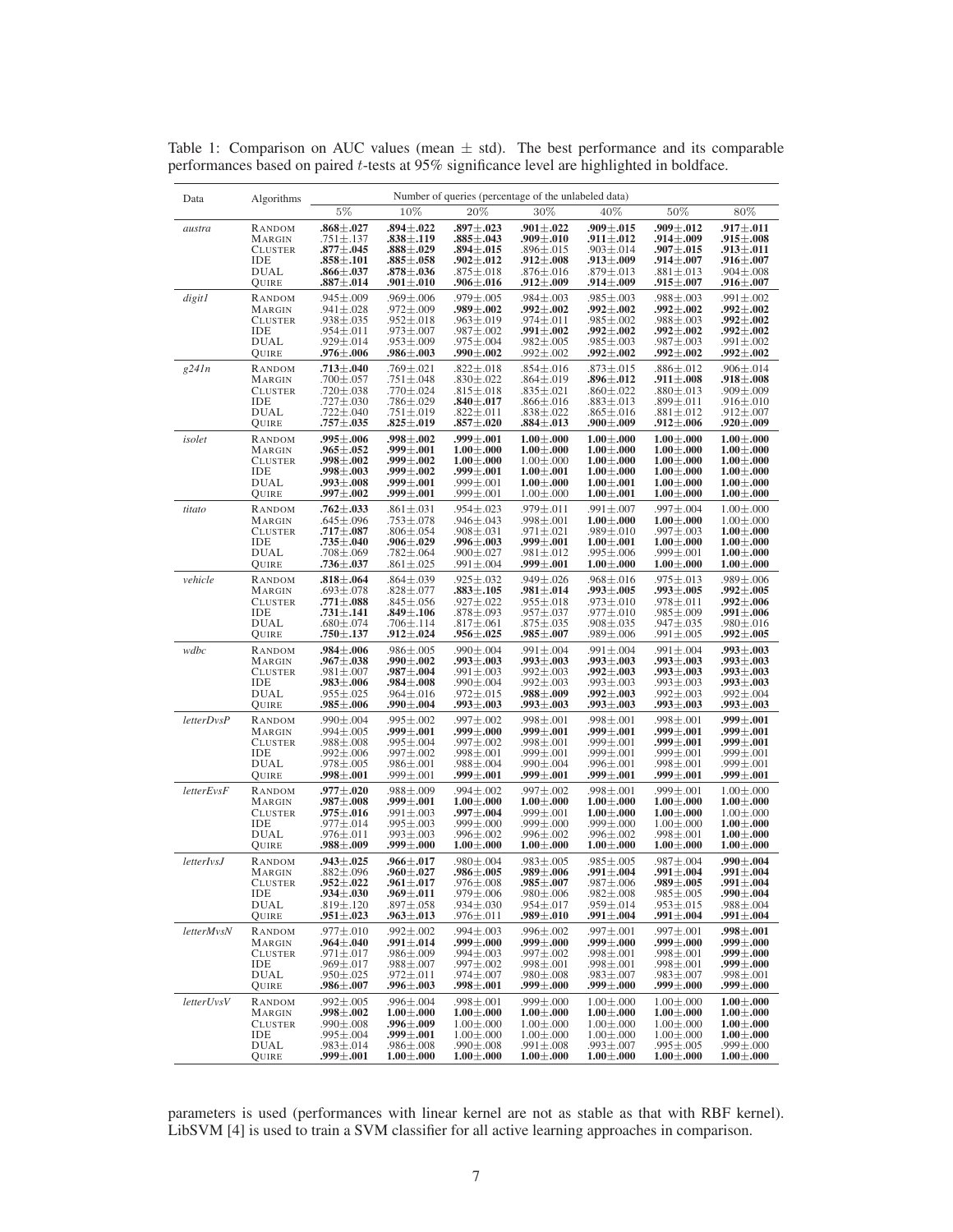| Algorithms     |         |         |         |         |         |         |         |            |
|----------------|---------|---------|---------|---------|---------|---------|---------|------------|
|                | $5\%$   | $10\%$  | 20%     | $30\%$  | $40\%$  | $50\%$  | $80\%$  | In All     |
| RANDOM         | 4/8/0   | 8/4/0   | 9/3/0   | 9/2/1   | 10/2/0  | 10/2/0  | 6/6/0   | 56/27/1    |
| <b>MARGIN</b>  | 6/6/0   | 4/7/1   | 2/8/2   | 2/8/2   | 0/11/1  | 0/11/1  | 1/11/0  | 15/62/7    |
| <b>CLUSTER</b> | 6/6/0   | 7/5/0   | 8/4/0   | 11/1/0  | 9/3/0   | 6/6/0   | 3/9/0   | 50/34/0    |
| <b>IDE</b>     | 6/6/0   | 6/5/1   | 6/5/1   | 8/4/0   | 8/4/0   | 8/4/0   | 2/10/0  | 44/38/2    |
| <b>DUAL</b>    | 8/4/0   | 10/2/0  | 11/1/0  | 10/2/0  | 10/2/0  | 11/1/0  | 9/3/0   | 69/15/0    |
| In All         | 30/30/0 | 35/23/2 | 36/21/3 | 40/17/3 | 37/22/1 | 35/24/1 | 21/39/0 | 234/176/10 |

Table 2: Win/tie/loss counts of QUIRE versus the other methods with varied numbers of queries.

# **4.1 Results**

Figure 2 shows the classification accuracy of different active learning approaches with varied numbers of queries. Table 1 shows the AUC values, with 5%, 10%, 20%, 30%, 40%, 50% and 80% of unlabeled data used as queries. For each case, the best result and its comparable performances are highlighted in boldface based on paired t-tests at 95% significance level. Table 2 summarizes the win/tie/loss counts of QUIRE versus the other methods based on the same test. We also perform the Wilcoxon signed ranks test at 95% significance level, and obtain almost the same results, which can be found in the supplementary document.

First, we observe that the RANDOM approach tends to yield decent performance when the number of queries is very small. However, as the number of queries increases, this simple approach loses its edge and often is not as effective as the other active learning approaches. MARGIN, the most commonly used approach for active learning, is not performing well at the beginning of the learning stage. As the number of queries increases, we observe that MARGIN catches up with the other approaches and yields decent performance. This phenomenon can be attributed to the fact that with only a few training examples, the learned decision boundary tends to be inaccurate, and as a result, the unlabeled instances closest to the decision boundary may not be the most informative ones. The performance of CLUSTER is mixed. It works well on some data sets, but performs poorly on the others. We attribute the inconsistency of CLUSTER to the fact that the identified cluster structure of unlabeled data may not always be consistent with the target classification model. The behavior of IDE is similar to that of CLUSTER in that it achieves good performance on certain data sets and fails on the others. DUAL does not yield good performance on most data sets although we have tried our best efforts to tune the related parameters. We attribute the failure of DUAL to the setup of our experiment in which no initially labeled examples are provided. Further study shows that starting with a few initially labeled examples does improve the performance of DUAL though it is still significantly outperformed by QUIRE.Detailed results can be found in the supplementary document. Finally, we observe that for most cases, QUIRE is able to outperform the baseline methods significantly, as indicated by Figure 2, Tables 1 and 2. We attribute the success of QUIRE to the principle of choosing unlabeled instances that are both informative and representative, and the specially designed computational framework that appropriately measures and combines the informativeness and representativeness. The computational cost are reported in the supplementary document.

# **5 Conclusion**

We propose a new approach for active learning, called OUIRE, that is designed to find unlabeled instances that are both informative and representative. The proposed approach is based on the min-max view of active learning, which provides a systematic way for measuring and combining the informativeness and the representativeness. Our current work is restricted to binary classification. In the future, we plan to extend this work to multi-class learning. We also plan to develop the mechanism which allows the user to control the tradeoff between informativeness and representativeness based on their domain, leading to the incorporation of domain knowledge into active learning algorithms.

#### **Acknowledgements**

This work was supported in part by the NSFC (60635030), 973 Program (2010CB327903), JiangsuSF (BK2008018) and NSF (IIS-0643494).